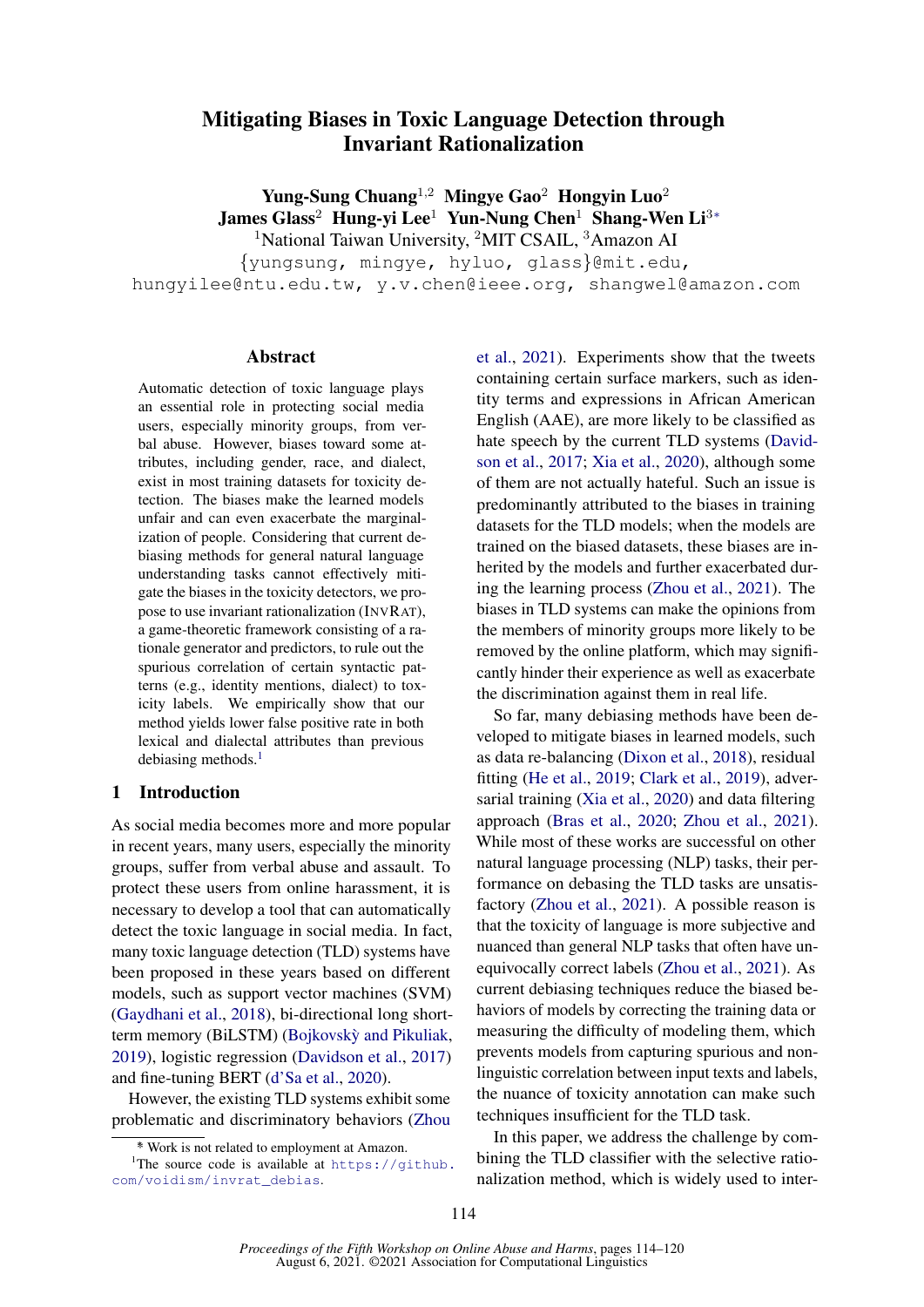pret the predictions of complex neural networks. Specifically, we use the framework of Invariant Rationalization (INVRAT) [\(Chang et al.,](#page-4-6) [2020\)](#page-4-6) to rule out the syntactic and semantic patterns in input texts that are highly but spuriously correlated with the toxicity label, and mask such parts during inference. Experimental results show that INVRAT successfully reduce the lexical and dialectal biases in the TLD model with little compromise on overall performance. Our method avoids superficial correlation at the level of syntax and semantics, and makes the toxicity detector learn to use generalizable features for prediction, thus effectively reducing the impact of dataset biases and yielding a fair TLD model.

# 2 Previous works

Debiasing the TLD Task Researchers have proposed a range of debiasing methods for the TLD task. Some of them try to mitigate the biases by processing the training dataset. For example, [Dixon](#page-4-3) [et al.](#page-4-3) [\(2018\)](#page-4-3) add additional non-toxic examples containing the identity terms highly correlated to toxicity to balance their distribution in the training dataset. [Park et al.](#page-5-4) [\(2018\)](#page-5-4) use the combination of debiased *word2vec* and gender swap data augmentation to reduce the gender bias in TLD task. [Badjatiya et al.](#page-4-7) [\(2019\)](#page-4-7) apply the strategy of replacing the bias sensitive words (BSW) in training data based on multiple knowledge generalization.

Some researchers pay more attention to modifying the models and learning less biased features. [Xia et al.](#page-5-2) [\(2020\)](#page-5-2) use adversarial training to reduce the tendency of the TLD system to misclassify the AAE texts as toxic speech. [Mozafari et al.](#page-5-5) [\(2020\)](#page-5-5) propose a novel re-weighting mechanism to alleviate the racial bias in English tweets. [Vaidya et al.](#page-5-6) [\(2020\)](#page-5-6) implement a multi-task learning framework with an attention layer to prevent the model from picking up the spurious correlation between the certain trigger-words and toxicity labels.

Debiasing Other NLP Task There are many methods proposed to mitigate the biases in NLP tasks other than TLD. [Clark et al.](#page-4-4) [\(2019\)](#page-4-4) train a robust classifier in an ensemble with a bias-only model to learn the more generalizable patterns in training dataset, which are difficult to be learned by the naive bias-only model. [Bras et al.](#page-4-5) [\(2020\)](#page-4-5) develop AFLITE, an iterative greedy algorithm that can adversarially filter the biases from the training dataset, as well as the framework to support

it. [Utama et al.](#page-5-7) [\(2020\)](#page-5-7) introduce a novel approach of regularizing the confidence of models on the biased examples, which successfully makes the models perform well on both in-distribution and out-of-distribution data.

### 3 Invariant Rationalization

### 3.1 Basic Formulation for Rationalization

We propose TLD debiasing based on INVRAT in this paper. The goal of rationalization is to find a subset of inputs that 1) suffices to yield the same outcome 2) is human interpretable. Normally, we would prefer to find rationale in unsupervised ways because the lack of such annotations in the data. A typical formulation to find rationale is as following: Given the input-output pairs  $(X, Y)$  from a text classification dataset, we use a classifier  $f$  to predict the labels  $f(\mathbf{X})$ . To extract the rationale here, an intermediate rationale generator  $q$  is introduced to find a rationale  $\mathbf{Z} = q(\mathbf{X})$ , a masked version of  $X$  that can be used to predict the output Y, i.e. maximize mutual information between  $Z$  and  $Y$ .<sup>[2](#page-1-0)</sup>

<span id="page-1-1"></span>
$$
\max_{\mathbf{m}\in\mathcal{S}} I(Y;\mathbf{Z}) \quad \text{s.t. } \mathbf{Z} = \mathbf{m} \odot \mathbf{X} \tag{1}
$$

Regularization loss  $\mathcal{L}_{reg}$  is often applied to keep the rationale sparse and contiguous:

$$
\mathcal{L}_{reg} = \lambda_1 \left| \frac{1}{N} \mathbb{E} \left[ ||\mathbf{m}||_1 \right] - \alpha \right| + \lambda_2 \mathbb{E} \left[ \sum_{n=2}^{N} |\mathbf{m}_n - \mathbf{m}_{n-1}| \right]
$$
\n(2)

# 3.2 The INVRAT Framework

INVRAT [\(Chang et al.,](#page-4-6) [2020\)](#page-4-6) introduces the idea of *environment* to rationalization. We assume that the data are collected from different environments with different prior distributions. Among these environments, the predictive power of spurious correlated features will be variant, while the genuine causal explanations always have invariant predictive power to  $Y$ . Thus, the desired rationale should satisfy the following invariant constraint:

$$
H(Y|\mathbf{Z}, E) = H(Y|\mathbf{Z}),\tag{3}
$$

where  $E$  is the given environment and  $H$  is the cross-entropy between the prediction and the ground truth  $Y$ . We can use a three-player framework to find the solution for the above equation: an environment-agnostic predictor  $f_i(\mathbf{Z})$ , an environment-aware predictor  $f_e(\mathbf{Z}, E)$ , and a rationale generator  $g(X)$ . The learning objective of the two predictors are:

<span id="page-1-0"></span><sup>&</sup>lt;sup>2</sup>Real examples of  $X, Z$  can be found in Table [2.](#page-4-8)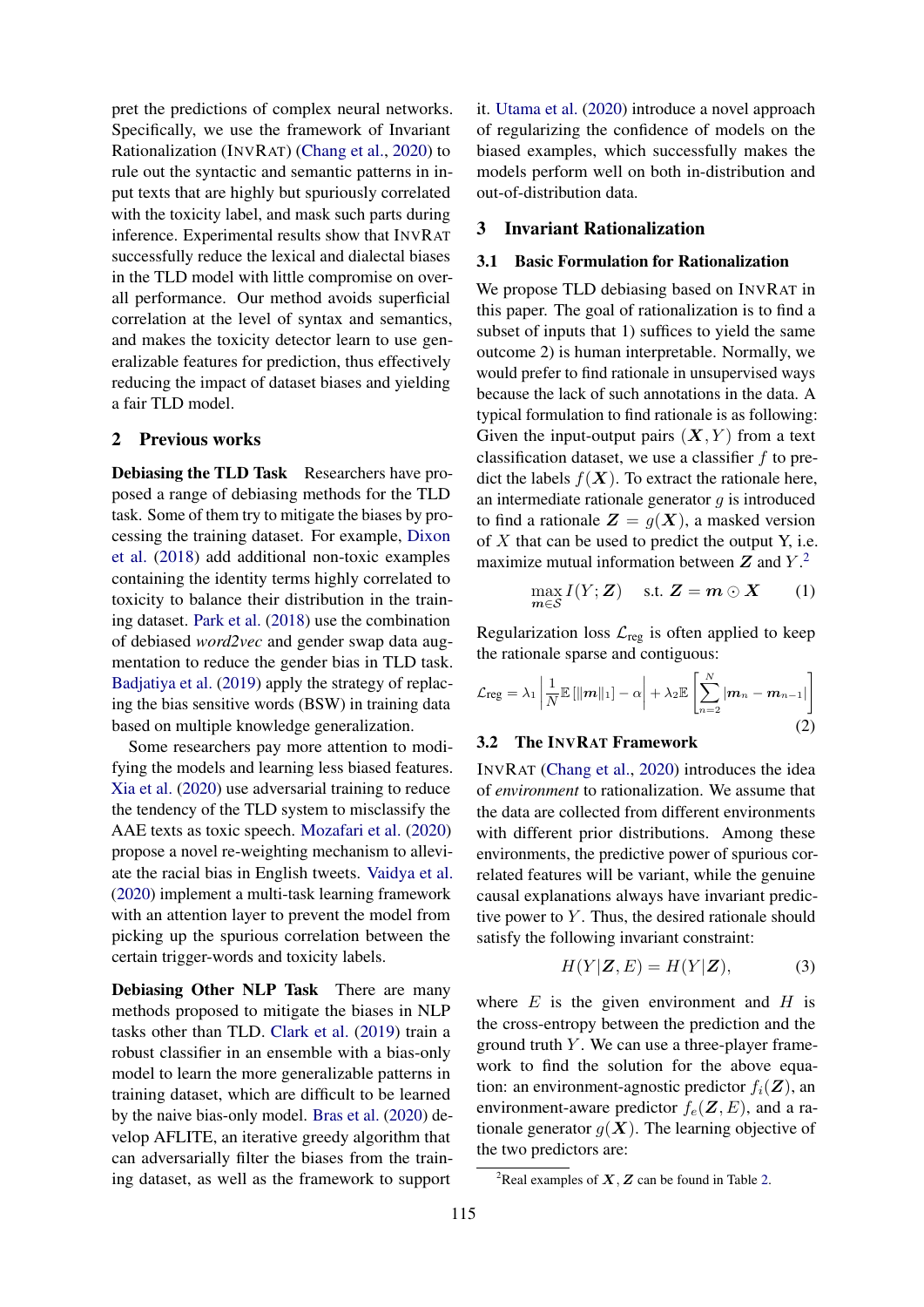$$
\mathcal{L}_i^* = \min_{f_i(\cdot)} \mathbb{E}\left[\mathcal{L}\left(Y; f_i(\boldsymbol{Z})\right)\right] \tag{4}
$$

$$
\mathcal{L}_e^* = \min_{f_e(\cdot,\cdot)} \mathbb{E}\left[\mathcal{L}\left(Y; f_e(\mathbf{Z}, E)\right)\right]
$$
 (5)

In addition to minimizing the invariant prediction loss  $\mathcal{L}_i^*$  and the regularization loss  $\mathcal{L}_{reg}$ , the other objective of the rationale generator is to minimize the gap between  $\mathcal{L}_i^*$  and  $\mathcal{L}_e^*$ , that is:

$$
\min_{g(\cdot)} \mathcal{L}_i^* + \mathcal{L}_{\text{reg}} + \lambda_{\text{diff}} \cdot \text{ReLU} \left( \mathcal{L}_i^* - \mathcal{L}_e^* \right), \quad (6)
$$

where ReLU is applied to prevent the penalty when  $\mathcal{L}_i^*$  has been lower than  $\mathcal{L}_e^*$ .

# 4 INVRAT for TLD Debiasing

### 4.1 TLD Dataset and its Biases

We apply INVRAT to debiasing TLD task. For clarity, we seed our following description with a specific TLD dataset where we conducted experiment on, hate speech in Twitter created by [Founta et al.](#page-5-8) [\(2018\)](#page-5-8) and modified by [Zhou et al.](#page-5-1) [\(2021\)](#page-5-1), and we will show how to generalize our approach. The dataset contains 32K toxic and 54K non-toxic tweets. Following works done by [Zhou](#page-5-1) [et al.](#page-5-1) [\(2021\)](#page-5-1), we focus on two types of biases in the dataset: lexical biases and dialectal biases. Lexical biases contain the spurious correlation of toxic language with attributes including Non-offensive minority identity (NOI), Offensive minority identity (OI), and Offensive non-identity (ONI); dialectal biases are relating African-American English (AAE) attribute directly to toxicity. All these attributes are tagged at the document level. We provide more details for the four attributes (NOI, OI, ONI, and AAE) in Appendix [A.](#page-6-0)

#### 4.2 Use INVRAT for Debiasing

We directly use the lexical and dialectal attributes as the environments in INVRAT for debiasing  $TLD<sup>3</sup>$  $TLD<sup>3</sup>$  $TLD<sup>3</sup>$ . Under these different environments, the predictive power of spurious correlation between original input texts  $X$  and output labels  $Y$  will change. Thus, in INVRAT, the rationale generator will learn to exclude the biased phrases that are spurious correlated to toxicity labels from the rationale Z. On the other hand, the predictive power for the genuine linguistic clues will be generalizable across environments, so the rationale generator attempts to keep them in the rationale Z.

Since there is no human labeling for the attributes in the original dataset, we infer the labels following [Zhou et al.](#page-5-1)  $(2021)$ . We match X with TOXTRIG, a handcrafted word bank collected for NOI, OI, and ONI; for dialectal biases, we use the topic model from [Blodgett et al.](#page-4-9) [\(2016\)](#page-4-9) to classify  $X$  into four dialects: AAE, white-aligned English (WAE), Hispanic, and other.

<span id="page-2-1"></span>We build two debiasing variants with the obtained attribute labels, INVRAT (lexical) and IN-VRAT (dialect). The former is learned with the compound loss function in Equation [\(6\)](#page-2-1) and four lexical-related environment subsets (NOI, OI, ONI, and none of the above); we train the latter using the same loss function but along with four dialectal environments (AAE, WAE, Hispanic, and other). In both variants, the learned  $f_i(\mathbf{Z})$  is our environmentagnostic TLD predictor that classifies toxic languages based on generalizable clues. Also, in the INVRAT framework, the environment-aware predictor  $f_e(\mathbf{Z}, E)$  needs to access the environment information. We use an additional embedding layer  $Emb_{env}$  to embed the environment id *e* into a *n*dimensional vector  $Emb_{env}(e)$ , where *n* is the input dimension of the pretrained language model. Word embeddings and  $Emb_{env}(e)$  are summed to construct the input representation for  $f_e$ .

# 5 Experiment

#### 5.1 Experiment Settings

We leverage RoBERTa-base [\(Liu et al.,](#page-5-9) [2019\)](#page-5-9) as the backbone of our TLD models in experiments.  $F_1$  scores and false positive rate (FPR) when specific attributes exist in texts are used to quantify TLD and debiasing performance, respectively. The positive label is "toxic" and the negative label is "non-toxic" for computing  $F_1$  scores. When evaluating models debiased by INVRAT, we use the following strategy to balance  $F_1$  and FPR, and have a stable performance measurement. We first select all checkpoints with  $F_1$  scores no less than the best TLD performance in dev set by 3%. Then, we pick the checkpoint with the lowest dev set FPR among these selected ones to evaluate on the test set. We describe more training details and used hyperparameters in Appendix [B.](#page-6-1)

#### 5.2 Quantitative Debiasing Results

In the left four columns of Table [1,](#page-3-0) we show the  $F_1$  scores and FPR in the entire dataset and in the NOI, OI, and ONI attributes for measuring lexical

<span id="page-2-0"></span><sup>&</sup>lt;sup>3</sup>To generalize our method for any other attributes or datasets, one can simply map environments to the attributes in consideration for debiasing.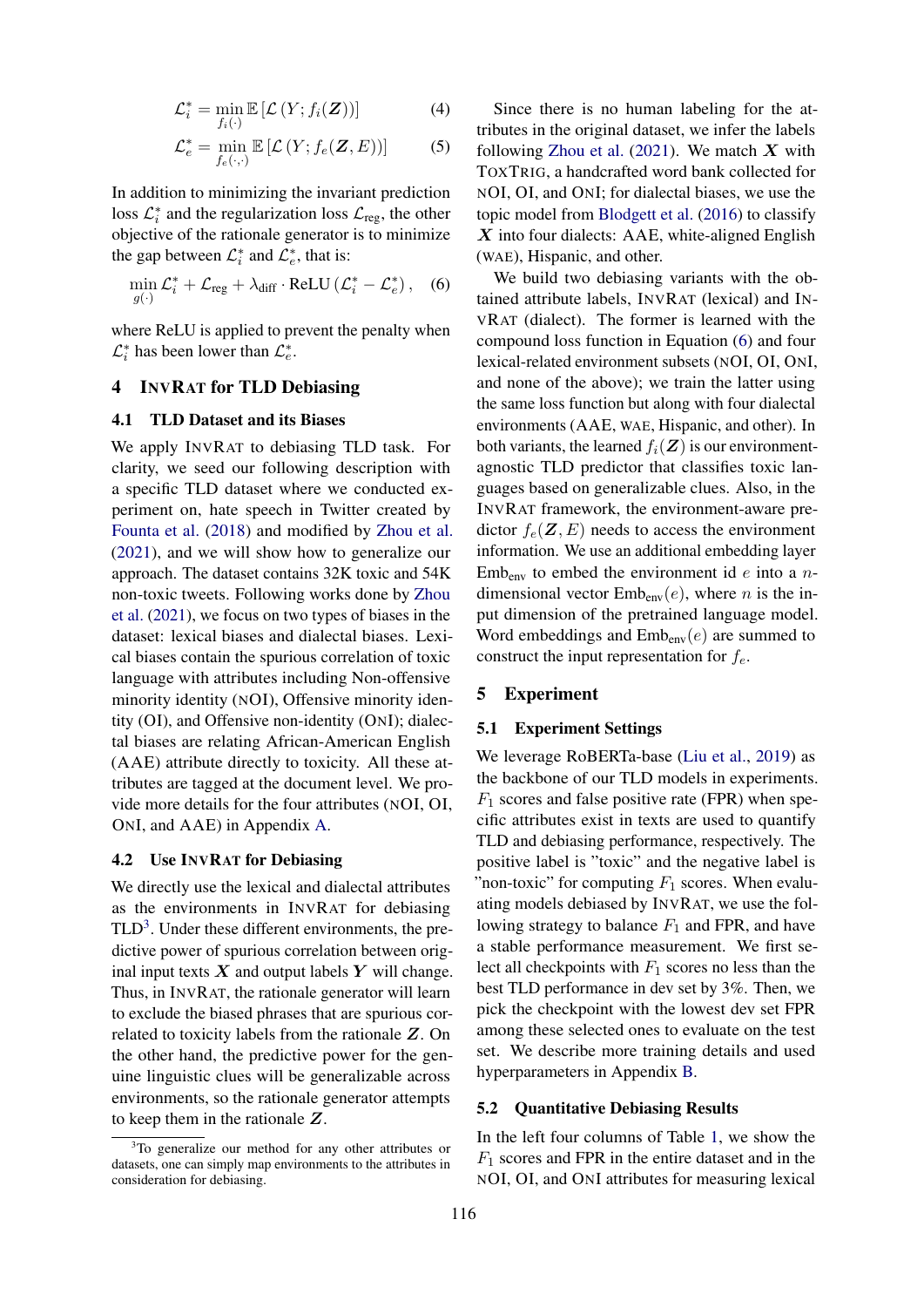<span id="page-3-0"></span>

|                     |                                                                       | Test                                                                         | NOI                                                                          |                                                                                 | ΟI                                                                           |                                                                                     | ONI                                                                          |                                                                              | AAE                                                                           |                                                                             |
|---------------------|-----------------------------------------------------------------------|------------------------------------------------------------------------------|------------------------------------------------------------------------------|---------------------------------------------------------------------------------|------------------------------------------------------------------------------|-------------------------------------------------------------------------------------|------------------------------------------------------------------------------|------------------------------------------------------------------------------|-------------------------------------------------------------------------------|-----------------------------------------------------------------------------|
|                     |                                                                       | $F_1 \uparrow$                                                               | $F_1 \uparrow$                                                               | FPR $\downarrow$                                                                | $F_1 \uparrow$                                                               | FPR $\downarrow$                                                                    | $F_1 \uparrow$                                                               | FPR $\downarrow$                                                             | $F_1 \uparrow$                                                                | FPR $\downarrow$                                                            |
|                     | Vanilla<br>LMIXIN-ONI<br><b>LMIXIN-TOXTRIG</b><br><b>LMIXIN-AAE</b>   | $92.3_{0.0}$<br>85.625<br>86.9 <sub>1.1</sub><br>$\overline{\phantom{a}}$    | $89.8_{0.3}$<br>$87.0_{1.1}$<br>$85.5_{0.3}$                                 | $10.2_{1.3}$<br>$14.0_{1.5}$<br>$11.2_{1.7}$                                    | $98.8_{0.1}$<br>$98.9_{0.0}$<br>$97.6_{0.3}$                                 | $85.7_{0.0}$<br>$85.7_{0.0}$<br>$71.4_{0.0}$                                        | $97.3_{0.1}$<br>87.94.5<br>$90.4_{1.8}$                                      | $64.7_{0.8}$<br>$43.7_{3.1}$<br>$44.5_{1.5}$<br>$\overline{\phantom{a}}$     | $92.3_{0.0}$<br>$\overline{\phantom{a}}$<br>$92.3_{0.1}$                      | $16.8_{0.3}$<br>$16.1_{0.4}$                                                |
| train<br>33%        | Random<br>AFLite<br>DataMaps-Ambig.<br>DataMaps-Hard<br>DataMaps-Easy | $92.2_{0.1}$<br>$91.9_{0.1}$<br>$92.5_{0.1}$<br>$92.6_{0.1}$<br>$91.9_{0.2}$ | $89.5_{0.4}$<br>$90.2_{0.4}$<br>$89.2_{0.7}$<br>$89.5_{0.4}$<br>$86.8_{0.6}$ | $9.3_{0.7}$<br>$11.3_{1.1}$<br>7.4 <sub>1.0</sub><br>$6.3_{0.9}$<br>$5.9_{0.7}$ | $98.9_{0.0}$<br>$98.9_{0.0}$<br>$98.9_{0.0}$<br>$98.8_{0.0}$<br>$98.9_{0.0}$ | $83.3_{3.4}$<br>$85.7_{0.0}$<br>$85.7_{0.0}$<br>85.7 <sub>0.0</sub><br>$83.3_{3.4}$ | $97.4_{0.1}$<br>$97.3_{0.1}$<br>$97.5_{0.0}$<br>$97.4_{0.0}$<br>$97.2_{0.1}$ | $67.2_{0.6}$<br>$68.0_{3.4}$<br>$64.4_{1.4}$<br>$62.0_{1.1}$<br>$60.3_{3.8}$ | $92.2_{0.1}$<br>91.9 <sub>0.1</sub><br>92.501<br>$92.6_{0.1}$<br>$91.9_{0.2}$ | $16.7_{0.6}$<br>$16.8_{0.8}$<br>$16.0_{0.4}$<br>$13.7_{02}$<br>$19.5_{2.8}$ |
| Ours (RoBERTa-base) |                                                                       |                                                                              |                                                                              |                                                                                 |                                                                              |                                                                                     |                                                                              |                                                                              |                                                                               |                                                                             |
|                     | Vanilla<br>lexical removal<br>InvRat (lexical)<br>InvRat (dialect)    | $91.7_{0.1}$<br>$90.9_{0.0}$<br>$91.0_{0.5}$<br>$91.0_{0.1}$                 | $90.1_{0.3}$<br>$86.0_{0.7}$<br>$85.5_{1.6}$<br>$85.9_{0.7}$                 | $8.4_{0.4}$<br>$18.3_{1.5}$<br>$3.4_{0.6}$<br>$3.4_{0.5}$                       | $98.6$ <sub>0.0</sub><br>$98.1_{0.1}$<br>$97.5_{1.0}$<br>$97.6_{0.5}$        | $81.0_{3.4}$<br>$78.6_{0.0}$<br>$76.2_{3.4}$<br>$71.4_{5.8}$                        | 97.0 <sub>0</sub> o<br>$96.4_{0.0}$<br>$97.2_{0.2}$<br>$97.1_{0.1}$          | $63.4_{1.4}$<br>$61.7_{0.2}$<br>$61.1_{1.5}$<br>$57.9_{2.2}$                 | $95.9_{0.2}$<br>$95.1_{0.1}$<br>$95.0_{0.5}$<br>$93.1_{1.0}$                  | $16.9_{1.0}$<br>$18.7_{0.6}$<br>19.6 <sub>1.0</sub><br>$14.0_{1.2}$         |

Table 1: Evaluation of all debiasing methods on the [Founta et al.](#page-5-8) [\(2018\)](#page-5-8) test set. We show the mean and s.d. (subscript) of  $F_1$  and FPR across 3 runs. The top two sections contain the scores reported in [Zhou et al.](#page-5-1) [\(2021\)](#page-5-1). The bottom section contains scores of our methods. When FPR is lower, the model is less biased by lexical associations for toxicity. We used RoBERTa-base, while RoBERTa-large is used in [Zhou et al.](#page-5-1) [\(2021\)](#page-5-1). Thus, our Vanilla  $F_1$  score is slightly lower than that of [Zhou et al.](#page-5-1) [\(2021\)](#page-5-1) by 0.5%.

bias. In addition to Vanilla, we include *lexical removal*, a naive baseline that simply removes all words existing in TOXTRIG before training and testing.

For our INVRAT (lexical/dialect) model, we can see a significant reduction in the FPR of NOI, OI, and ONI over Vanilla (RoBERTa without debiasing). Our approach also yields consistent and usually more considerable bias reduction in all three attributes, compared to the ensemble and data filtering debiasing baselines discussed in [Zhou et al.](#page-5-1) [\(2021\)](#page-5-1), where no approach improves in more than two attributes (e.g., LMIXIN-ONI reduces bias in ONI but not the rest two; DataMaps-Easy improves in NOI and ONI but has similar FPR to Vanilla in OI). The result suggests that INVRAT can effectively remove the spurious correlation between mentioning words in three lexical attributes and toxicity. Moreover, our INVRAT debiasing sacri-fices little TLD performance<sup>[4](#page-3-1)</sup>, which can sometimes be a concern for debiasing (e.g., the overall performance of LMIXIN). It is worth noting that the lexical removal baseline does not get as much bias reduction as our method, even inducing more bias in NOI. We surmise that the weak result arises from the limitation of TOXTRIG, since a word bank

cannot enumerate all biased words, and there are always other terms that can carry the bias to the model.

We summarize the debiasing results for the dialectal attribute in the rightmost column of Table [1.](#page-3-0) Compared with the Vanilla model, our method effectively reduces the FPR of AAE, suggesting the consistent benefit of INVRAT in debiasing dialect biases. Although the results from data relabeling [\(Zhou et al.,](#page-5-1) [2021\)](#page-5-1) and some data filtering approaches are better than INVRAT, these approaches are complementary to INVRAT, and combining them presumably improves debiasing performance.

#### 5.3 Qualitative Study

We demonstrate how INVRAT removes biases and keeps detectors focusing on genuine toxic clues by showing examples of generated rationales in Table [2.](#page-4-8) Part (a) of Table [2](#page-4-8) shows two utterances where both the baseline and our INVRAT debiasing predict the correct labels. We can see that when toxic terms appear in the sentence, the rationale generator will capture them. In part (b), we show three examples where the baseline model incorrectly predicts the sentences as toxic, presumably due to some biased but not toxic words (depend on the context) like *#sexlife, Shits, bullshit*. However, our rationale generator rules out these words and allows the TLD model to focus on main verbs in the sentences like *keeps, blame, have*. In part (c), we show some examples that our INVRAT model

<span id="page-3-1"></span> $4$ There is some degradation in NOI, which may result from some performance fluctuation in the small dataset and the labeling issues mentioned in [Zhou et al.](#page-5-1) [\(2021\)](#page-5-1). We see the degradation as an opportunity for future dive deep rather than concerns.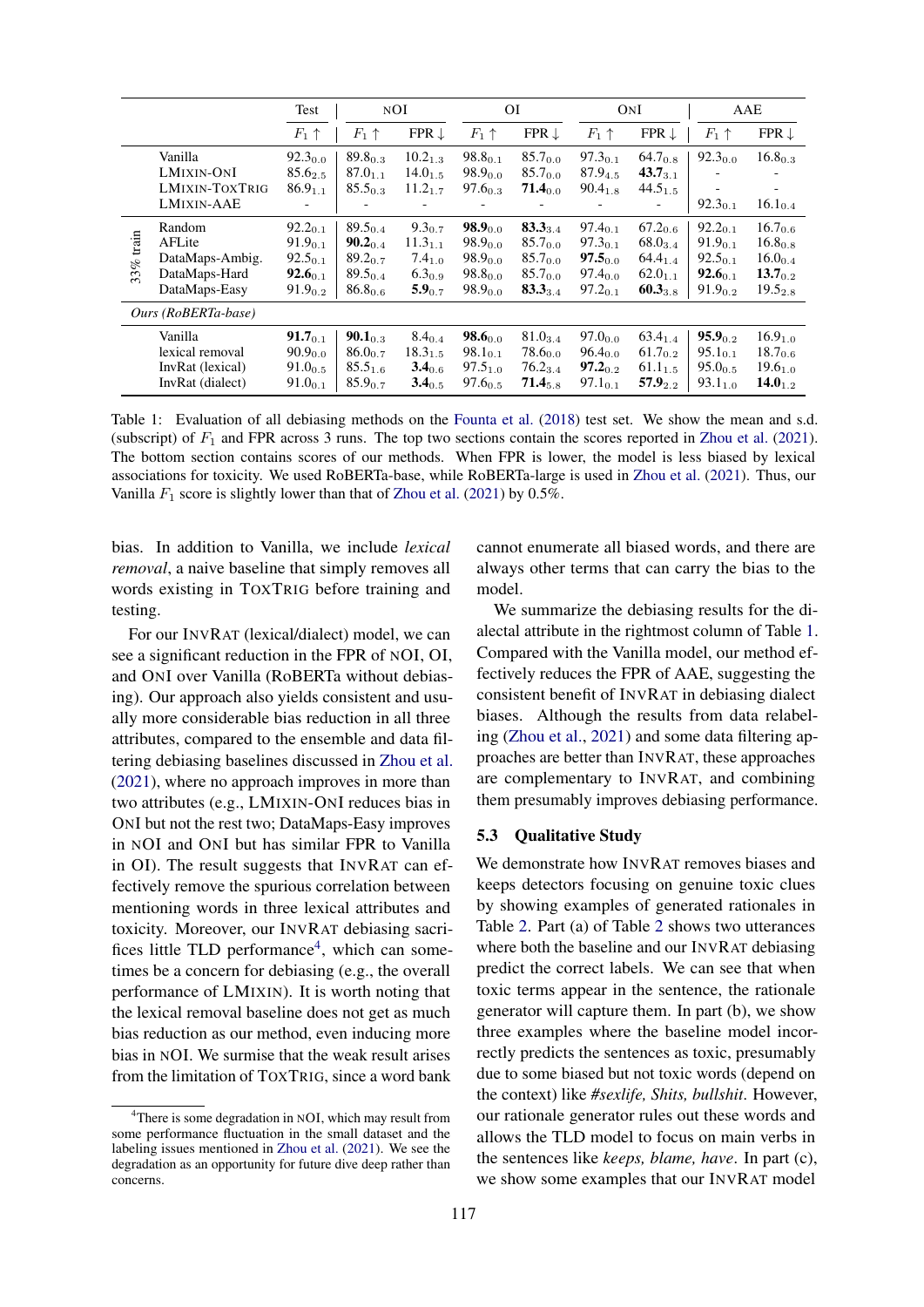<span id="page-4-8"></span>

|                                                                                                                                                                                                                                    | Gold        | Vanılla | Ours         |
|------------------------------------------------------------------------------------------------------------------------------------------------------------------------------------------------------------------------------------|-------------|---------|--------------|
| Oh my <b>god</b> there's a $f^*$ <b>king</b> STINKBUG and it's <b>in my ASS</b> @user yes I hear that it's <b>great</b> for a relationship to try and change your partner<br>(a)                                                   | 4A<br>内     | A<br>۱ŋ | ١ŋ           |
| Other than #kids, what keeps you from the #sexife you want?<br>(b) Shits crazy but bet they'll <b>blame</b> us wait for it<br>@user @user You don't have to pay for their bullshit read your rights read the<br>law I don't pay fo | ሌ<br>內<br>₩ |         | 内<br>V<br>Ø, |
| RT @user: my ex so ugly to me now likei'll <b>beat</b> that hoe ass<br>@user <b>Stop</b> that, it's not your <b>fault</b> a scumbag decided to steal otems which<br>(c)<br>were obviously meant for someone i                      | A           |         | y,           |
| (d) A shark washed up in the street after a cyclone in Australia                                                                                                                                                                   | ሌ           | ١ŋ      |              |

Table 2: Examples from the test set with the predictions from vanilla and our models.  $\triangle$  denotes toxic labels, and ° denotes non-toxic labels. The underlined words are selected as the rationale by our ratinoale generator.

fails to generate the true answer, while the baseline model can do it correctly. In these two examples, we observe that our rationale generator remove the offensive words, probably due to the small degree of toxicity, while the annotator marked them as toxic sentences. Part (d) of Table [2](#page-4-8) shows another common case that when the sentence can be easily classified as non-toxic, the rationale generator tends not to output any words, and the TLD model will output non-toxic label. It is probably caused by the non-stable predictive power of these non-toxic words (they are *variant*), so the rationale generator choose to rule them out and keep rationale clean and invariant.

# 6 Conclusion

In this paper, we propose to use INVRAT to reduce the biases in the TLD models effectively. By separately using lexical and dialectal attributes as the environments in INVRAT framework, the rationale generator can learn to generate genuine linguistic clues and rule out spurious correlations. Experimental results show that our method can better mitigate both lexical and dialectal biases without sacrificing much overall accuracy. Furthermore, our method does not rely on complicated data filtering or relabeling process, so it can be applied to new datasets without much effort, showing the potential of being applied to practical scenarios.

# **References**

<span id="page-4-7"></span>Pinkesh Badjatiya, Manish Gupta, and Vasudeva Varma. 2019. Stereotypical bias removal for hate speech detection task using knowledge-based generalizations. In *The World Wide Web Conference*, pages 49–59.

- <span id="page-4-9"></span>Su Lin Blodgett, Lisa Green, and Brendan O'Connor. 2016. Demographic dialectal variation in social media: A case study of african-american english. In *Proceedings of the 2016 Conference on Empirical Methods in Natural Language Processing*, pages 1119–1130.
- <span id="page-4-0"></span>Michal Bojkovskỳ and Matúš Pikuliak. 2019. Stufiit at semeval-2019 task 5: Multilingual hate speech detection on twitter with muse and elmo embeddings. In *Proceedings of the 13th International Workshop on Semantic Evaluation*, pages 464–468.
- <span id="page-4-5"></span>Ronan Le Bras, Swabha Swayamdipta, Chandra Bhagavatula, Rowan Zellers, Matthew E Peters, Ashish Sabharwal, and Yejin Choi. 2020. Adversarial filters of dataset biases. In *International Conference on Machine Learning*, pages 1078–1088. PMLR.
- <span id="page-4-6"></span>Shiyu Chang, Yang Zhang, Mo Yu, and Tommi Jaakkola. 2020. Invariant rationalization. In *International Conference on Machine Learning*, pages 1448–1458. PMLR.
- <span id="page-4-4"></span>Christopher Clark, Mark Yatskar, and Luke Zettlemoyer. 2019. Don't take the easy way out: Ensemble based methods for avoiding known dataset biases. In *Proceedings of the 2019 Conference on Empirical Methods in Natural Language Processing and the 9th International Joint Conference on Natural Language Processing (EMNLP-IJCNLP)*, pages 4060–4073.
- <span id="page-4-1"></span>Thomas Davidson, Dana Warmsley, Michael Macy, and Ingmar Weber. 2017. Automated hate speech detection and the problem of offensive language. In *Proceedings of the International AAAI Conference on Web and Social Media*, volume 11(1).
- <span id="page-4-3"></span>Lucas Dixon, John Li, Jeffrey Sorensen, Nithum Thain, and Lucy Vasserman. 2018. Measuring and mitigating unintended bias in text classification. In *Proceedings of the 2018 AAAI/ACM Conference on AI, Ethics, and Society*, pages 67–73.
- <span id="page-4-2"></span>Ashwin Geet d'Sa, Irina Illina, and Dominique Fohr. 2020. Bert and fasttext embeddings for automatic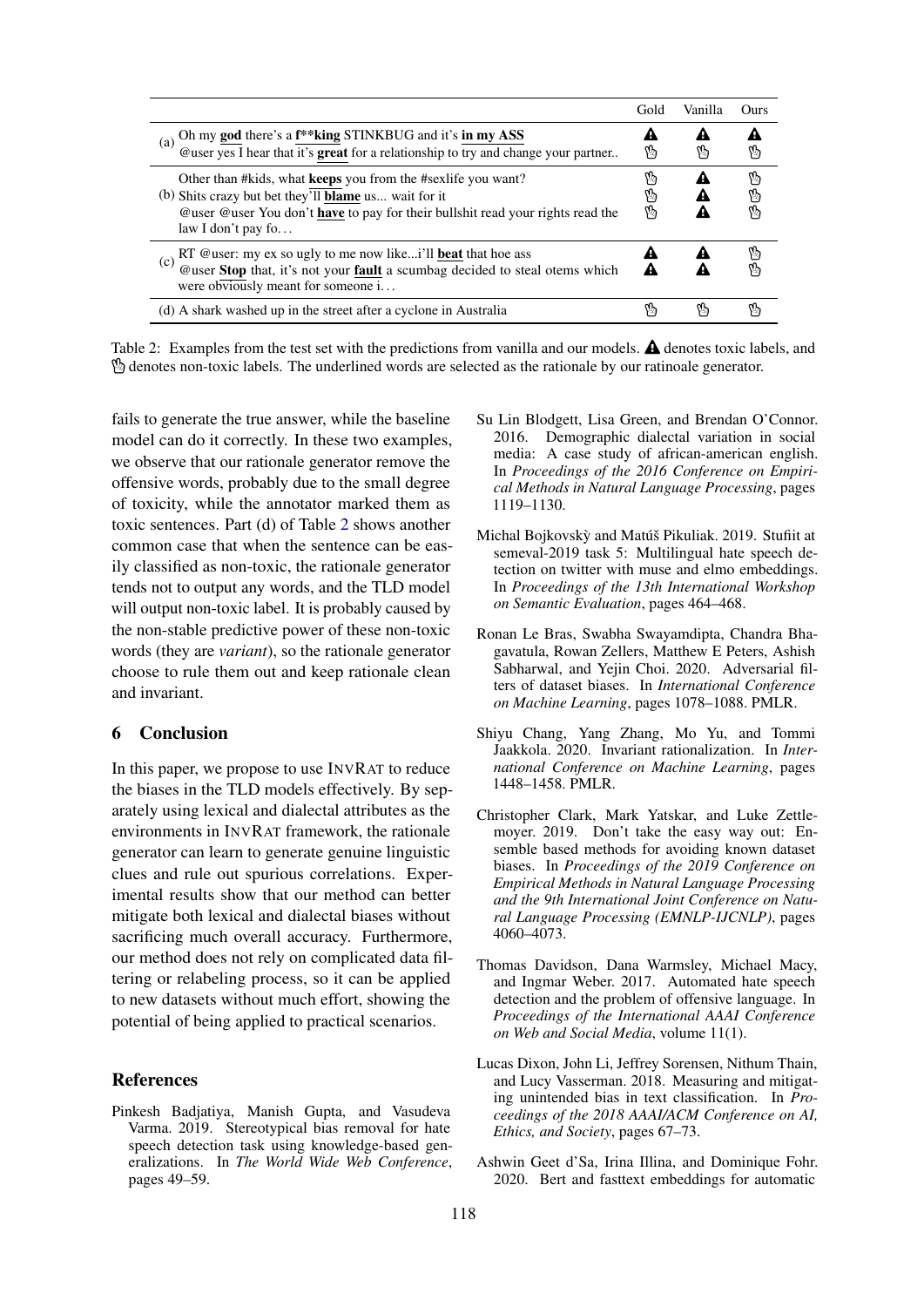detection of toxic speech. In *2020 International Multi-Conference on:"Organization of Knowledge and Advanced Technologies"(OCTA)*, pages 1–5. IEEE.

- <span id="page-5-10"></span>Marta Dynel. 2012. Swearing methodologically: the (im) politeness of expletives in anonymous commentaries on youtube. *Journal of English studies*, 10:25– 50.
- <span id="page-5-8"></span>Antigoni Founta, Constantinos Djouvas, Despoina Chatzakou, Ilias Leontiadis, Jeremy Blackburn, Gianluca Stringhini, Athena Vakali, Michael Sirivianos, and Nicolas Kourtellis. 2018. Large scale crowdsourcing and characterization of twitter abusive behavior. In *Proceedings of the International AAAI Conference on Web and Social Media*, volume 12(1).
- <span id="page-5-0"></span>Aditya Gaydhani, Vikrant Doma, Shrikant Kendre, and Laxmi Bhagwat. 2018. Detecting hate speech and offensive language on twitter using machine learning: An n-gram and tfidf based approach. *arXiv preprint arXiv:1809.08651*.
- <span id="page-5-11"></span>Lisa J Green. 2002. *African American English: a linguistic introduction*. Cambridge University Press.
- <span id="page-5-3"></span>He He, Sheng Zha, and Haohan Wang. 2019. Unlearn dataset bias in natural language inference by fitting the residual. *EMNLP-IJCNLP 2019*, page 132.
- <span id="page-5-9"></span>Yinhan Liu, Myle Ott, Naman Goyal, Jingfei Du, Mandar Joshi, Danqi Chen, Omer Levy, Mike Lewis, Luke Zettlemoyer, and Veselin Stoyanov. 2019. Roberta: A robustly optimized bert pretraining approach. *arXiv preprint arXiv:1907.11692*.
- <span id="page-5-5"></span>Marzieh Mozafari, Reza Farahbakhsh, and Noël Crespi. 2020. Hate speech detection and racial bias mitigation in social media based on bert model. *PloS one*, 15(8):e0237861.
- <span id="page-5-4"></span>Ji Ho Park, Jamin Shin, and Pascale Fung. 2018. Reducing gender bias in abusive language detection. In *Proceedings of the 2018 Conference on Empirical Methods in Natural Language Processing*, pages 2799–2804.
- <span id="page-5-12"></span>Maarten Sap, Dallas Card, Saadia Gabriel, Yejin Choi, and Noah A Smith. 2019. The risk of racial bias in hate speech detection. In *Proceedings of the 57th annual meeting of the association for computational linguistics*, pages 1668–1678.
- <span id="page-5-7"></span>Prasetya Ajie Utama, Nafise Sadat Moosavi, and Iryna Gurevych. 2020. Mind the trade-off: Debiasing nlu models without degrading the in-distribution performance. In *Proceedings of the 58th Annual Meeting of the Association for Computational Linguistics*, pages 8717–8729.
- <span id="page-5-6"></span>Ameya Vaidya, Feng Mai, and Yue Ning. 2020. Empirical analysis of multi-task learning for reducing identity bias in toxic comment detection. In *Proceedings of the International AAAI Conference on Web and Social Media*, volume 14, pages 683–693.
- <span id="page-5-2"></span>Mengzhou Xia, Anjalie Field, and Yulia Tsvetkov. 2020. Demoting racial bias in hate speech detection. In *Proceedings of the Eighth International Workshop on Natural Language Processing for Social Media*, pages 7–14.
- <span id="page-5-1"></span>Xuhui Zhou, Maarten Sap, Swabha Swayamdipta, Yejin Choi, and Noah A Smith. 2021. Challenges in automated debiasing for toxic language detection. In *Proceedings of the 16th Conference of the European Chapter of the Association for Computational Linguistics: Main Volume*, pages 3143–3155.